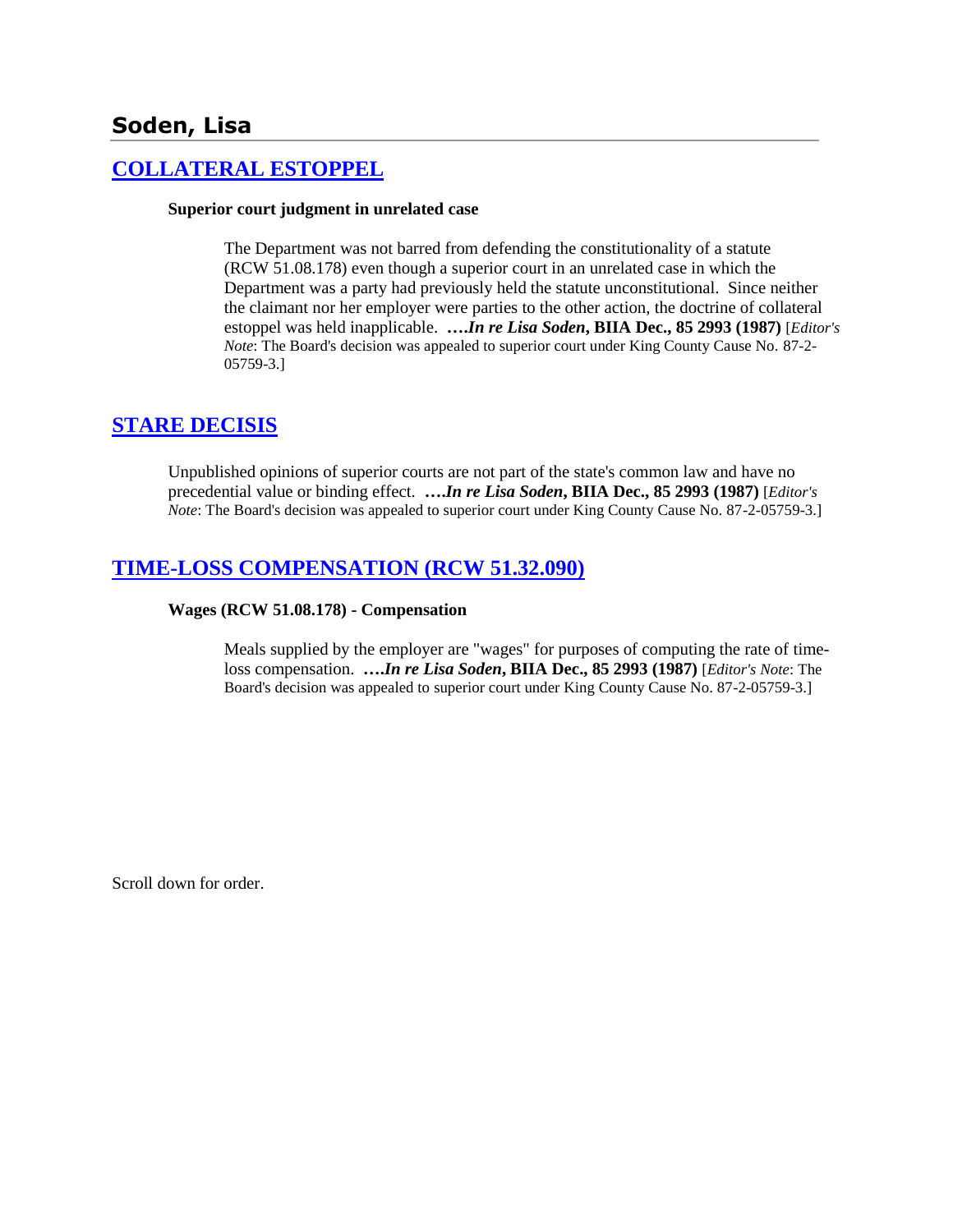## **BEFORE THE BOARD OF INDUSTRIAL INSURANCE APPEALS STATE OF WASHINGTON**

**)**

**IN RE: LISA K. SODEN ) DOCKET NO. 85 2993**

**CLAIM NO. J-307824 ) DECISION AND ORDER**

APPEARANCES:

Claimant, Lisa K. Soden, by Welch & Condon, per David B. Condon

Employer, Doubletree Motor Hotel, by Interface, per Kenneth L. Kohler, President

Department of Labor and Industries, by The Office of the Attorney General, per Deborah Hilsman, Assistant

This is an appeal filed by the claimant, Lisa K. Soden, on December 9, 1985, and amended on February 19, 1986, from an order of the Department of Labor and Industries dated October 21, 1985, which determined that the original time-loss compensation rate of \$451.88 established on or about August 29, 1983, and based upon the claimant's reporting of wages of \$3.95 per hour at a full rate of 176 hours per month, and verified by the employer, was correct and without error or omission as procedurally described in RCW 51.08.178. **REVERSED IN PART AND REMANDED**.

# **DECISION**

Pursuant to RCW 51.52.104 and RCW 51.52.106, this matter is before the Board for review and decision on a timely Petition for Review filed by the Department of Labor and Industries to a Proposed Decision and Order issued on August 6, 1986, in which the order of the Department dated October 21, 1985, was reversed and remanded to the Department with directions to include the reasonable value of meals provided to the claimant by the employer, and gratuities and tips received by the claimant, in its computation of her wages under RCW 51.08.178, and to take such further action as necessary or required by law.

The Board has reviewed the evidentiary rulings in the record of proceedings and finds that no prejudicial error was committed and said rulings are hereby affirmed.

The evidence presented by the parties is adequately set forth in the Proposed Decision and Order.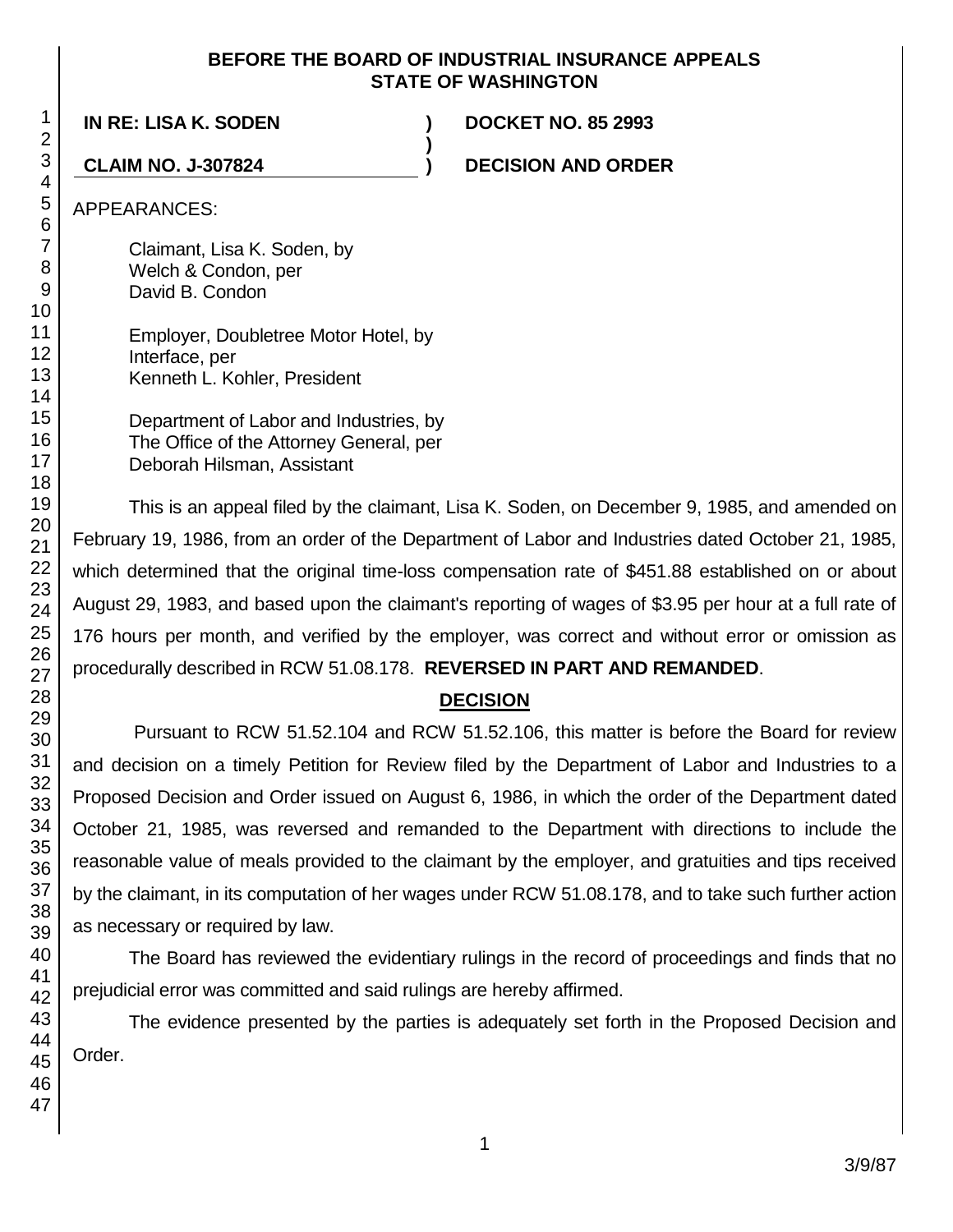The issues raised in this appeal both involve RCW 51.08.178. That statute provides, in pertinent part:

> The term "wages" shall include the reasonable value of board, housing, fuel, or other consideration of like nature received from the employer, but shall not include overtime pay, tips, or gratuities....

The first issue before us is whether the Department properly excluded the reasonable value of meals provided to Ms. Soden by her employer in computing her wages. The Department argues that in the absence of statutory or case law definition, it has reasonably interpreted the word "board" to mean more than just the furnishing of meals in order to be considered a part of a worker's wages. It asserts that such meals are not wages unless they are furnished in conjunction with housing or lodging and that they are otherwise a mere gratuity provided by the employer.

Since the Doubletree Motor Hotel reported the value of the meals provided to Ms. Soden to the Internal Revenue Service as wages, it appears that they were, in fact, part of her pay.

Furthermore, from the statute, we can discern no reason for the Department's interpretation. The statute specifies that wages include "board" and "housing" as separate and distinct forms of remuneration. "Board" is food or meals. "Housing" is a place to live. Webster's II New Riverside University Dictionary (1984). The statute clearly evidences a legislative intent that meals alone may be the equivalent of wages. The value of the meals provided Ms. Soden should be included in the wage base used for the computation of time-loss compensation.

Regarding the second issue before this Board, the claimant advances several arguments in support of her position that tips and gratuities she received should have been included in computing her wages, in spite of the unambiguous language in RCW 51.08.178 which excludes them. She contends that insofar as the statute excludes tips and gratuities, it is unconstitutional and in violation of the Equal Protection Clause of the United States Constitution.

Ms. Soden concedes that this Board cannot directly rule on the constitutionality of RCW 51.08.178. "An administrative body does not have authority to determine the constitutionality of the law it administers; only the courts have that power." Bare v. Gorton, 84 Wn.2d 380, 383 (1974). The claimant argues, however, that the doctrine of collateral estoppel bars the Department from litigating the constitutionality of the statute since it was a party to Welch v. Department of Labor and Industries, Spokane County Superior Court No. 85-20182708, in which said Superior Court declared the statute unconstitutional. The Department did not appeal the Superior Court's decision.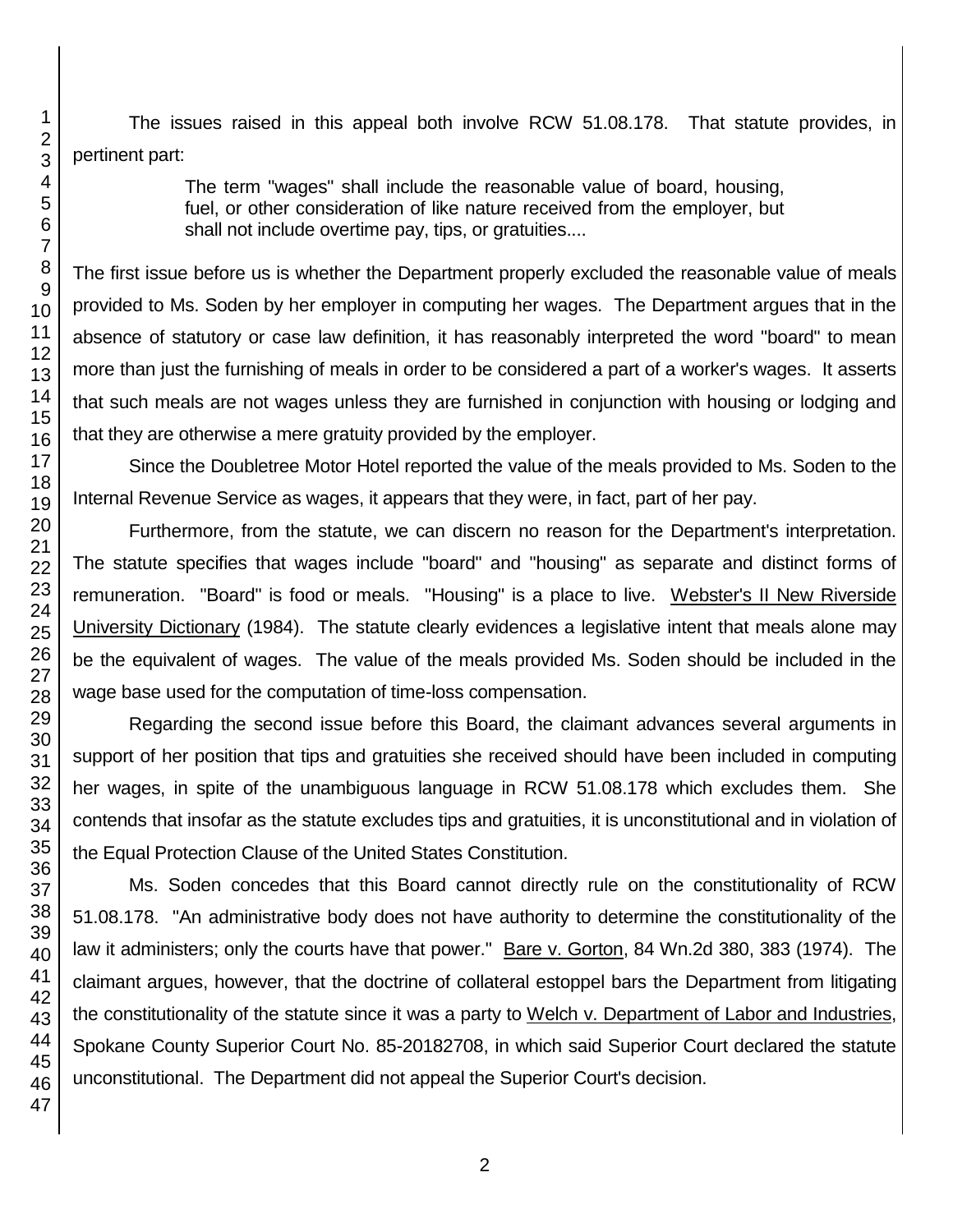The elements of the doctrine of collateral estoppel are set forth in Bordeaux v. Ingersoll Rand Company, 71 Wn.2d 392, 395 (1967):

> Res judicata and collateral estoppel, kindred doctrines designed to prevent relitigation of already determined causes and curtail multiplicity of actions and harassment in the courts, are at times indistinguishable and frequently interchangeable. If the differences must be noted, it could be said that res judicata is the more comprehensive document, identifying a prior judgment arising out of the same cause of action between the same parties, whereas collateral estoppel relates to and bars relitigation on a particular issue or determinative fact. Both the doctrines require a large measure of identity as to parties, issues and facts, and in neither can the party urging the two doctrines as a defense be a stranger to the prior proceeding. He must have been a party, a participant, or in privity with either, and the action out of which the bar is claimed must be qualitatively the same as the case in which the doctrine is set up as a bar. While res judicata precludes relitigation of an entire cause because of an identity of parties and issues culminating in a judgment, collateral estoppel is less inclusive, preventing retrial of but one or more of the crucial issues or determinative facts. Owens v. Kuro, 56 Wn.2d 564 (1960); Riblet v. Ideal Cement Company, 54 Wn.2d 779 (1959); 2 L. Orland, Wash. Prac., sec. 387 (2d ed., 1965).

> We recognized this principle in Owens v. Kuro, supra, when we said: a judgment is not res judicata nor is one collaterally estopped by judgment in a later case if there is no identity or privity of parties in the same antagonistic relation as in the decided action. Riblet v. Ideal Cement Company, 54 Wn.2d 779, 345 P.2d 173; Rufener v. Scott, 46 Wn.2d 240, 280 P.2d 253. An estoppel must be mutual and cannot apply for or against a stranger to a judgment since a stranger's rights cannot be determined in his absence from the controversy.

The instant case is not within the venue of Spokane County and neither Ms. Soden nor the Doubletree Motor Hotel were parties to the Welch case. Accordingly, the doctrine of collateral estoppel has no application to benefit this claimant, nor can it bind her employer.

Finally, the claimant argues that this Board should utilize the Welch decision as stare decisis. This argument is untenable. State v. Fitzpatrick, 5 Wn. App. 661 (1971) held that unpublished opinions of the Court of Appeals do not become part of the common law of the state of Washington, are not precedential, and should not be considered in the trial courts. Similarly, unpublished opinions of Superior Courts do not have precedential value to affect Washington's common law. It would be inappropriate for this Board to bind itself to the unappealed judgment in Welch. It is simply and solely the law of that case; it is not the law of this state. We are bound to apply RCW 51.08.178 according to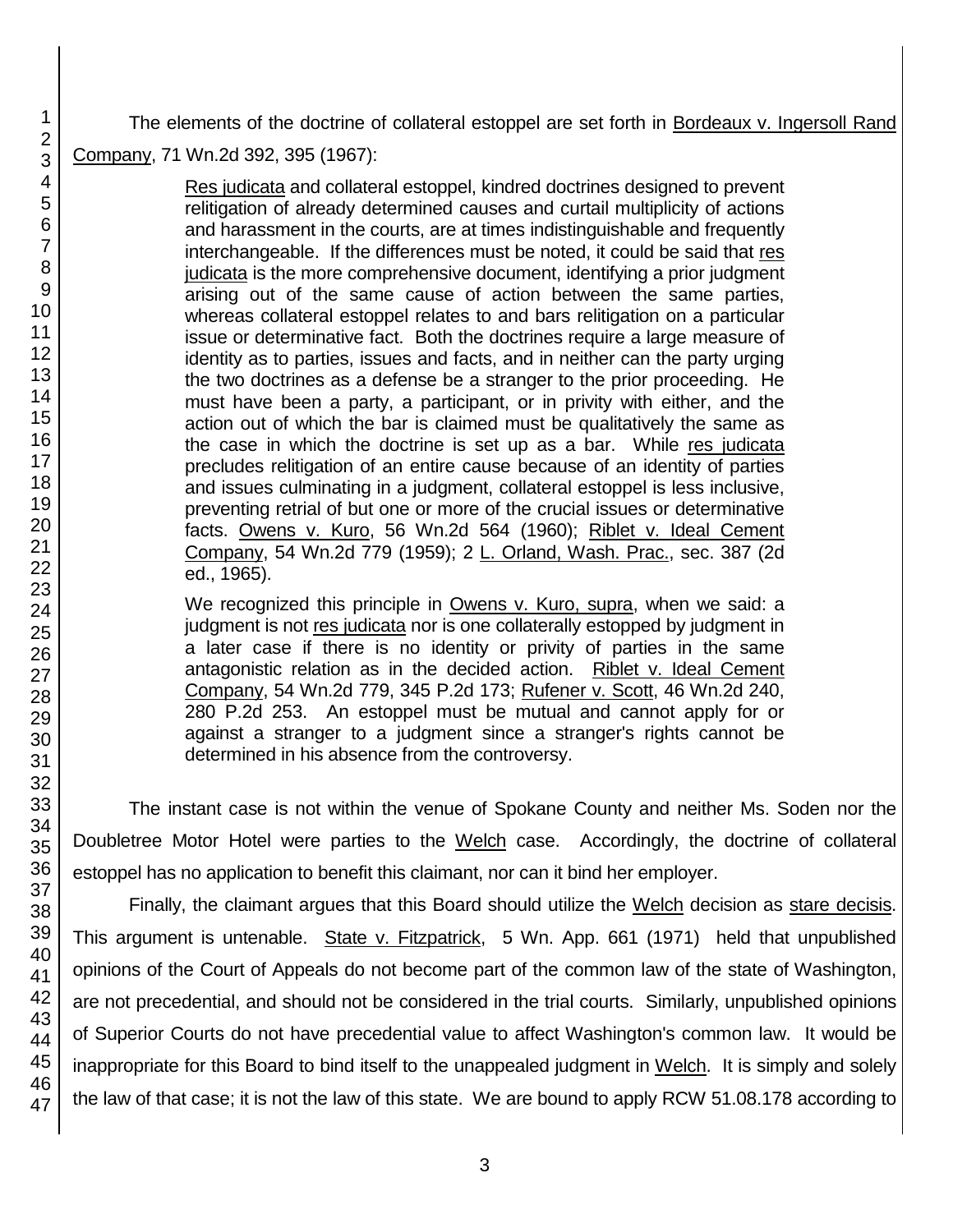its clear language. The Department was correct in excluding tips and gratuities in its computation of Ms. Soden's wages under the statute.

# **FINDINGS OF FACT**

- 1. On August 29, 1983, the Department of Labor and Industries received an accident report from Lisa K. Soden in which she alleged she had sustained an injury on June 30, 1983, during the course of her employment with the Doubletree Motor Hotel. The claim was assigned Claim No. J-307824 by the Department. Thereafter, time-loss compensation was paid, and on October 21, 1985, the Department issued an order which provided: "It is determined that the original compensation rate of \$451.88 established on or about August 29, 1983, and based on claimant's reporting of wages of \$3.95 per hour at a full rate of 176 hours per month and verified by the employer, is correct and without error or omission as procedurally prescribed in RCW 51.08.178." On December 9, 1985, the claimant filed a notice of appeal with the Board of Industrial Insurance Appeals from the Department's order of October 21, 1985. On January 8, 1986, this Board issued an order granting the appeal, assigning it Docket No. 85 2993, and directing that further proceedings be held.
- 2. On June 30, 1983, Lisa K. Soden sustained an injury during the course of her employment as a food service worker at the Doubletree Motor Hotel.
- 3. As a food service worker, Ms. Soden received \$3.95 per hour from her employer, as well as gratuities or tips from her customers. The claimant reported the amount of her tips to her employer on a daily basis.
- 4. The Doubletree Motor Hotel provided meals to its employees and required them to take a 40 minute break daily for such meals. Ms. Soden ate some of the meals provided.
- 5. The Doubletree Motor Hotel reported the amount of the hourly wage paid, gratuities or tips reported by Ms. Soden, and the value of meals provided by it, to the Internal Revenue Service as wages paid to Ms. Soden; and Ms. Soden's income taxes were computed based upon the total amount reported by the employer.
- 6. In computing the claimant's monthly wage pursuant to RCW 51.08.178, the Department did not include the value of tips received from customers, nor the reasonable value of meals provided to her by her employer.
- 7. On February 10, 1986, the Superior Court of the County of Spokane, State of Washington, entered an order in Welch v. Department of Labor and Industries, Cause No. 85-20182708. In that order, Judge James Murphy found that insofar as RCW 51.08.178 failed to include tips in the computation of the wage base, it was unconstitutional and in violation of the Equal Protection Clause of the United States Constitution. The Superior Court order became final when no further appeal was taken within the statutory period for such appeal.